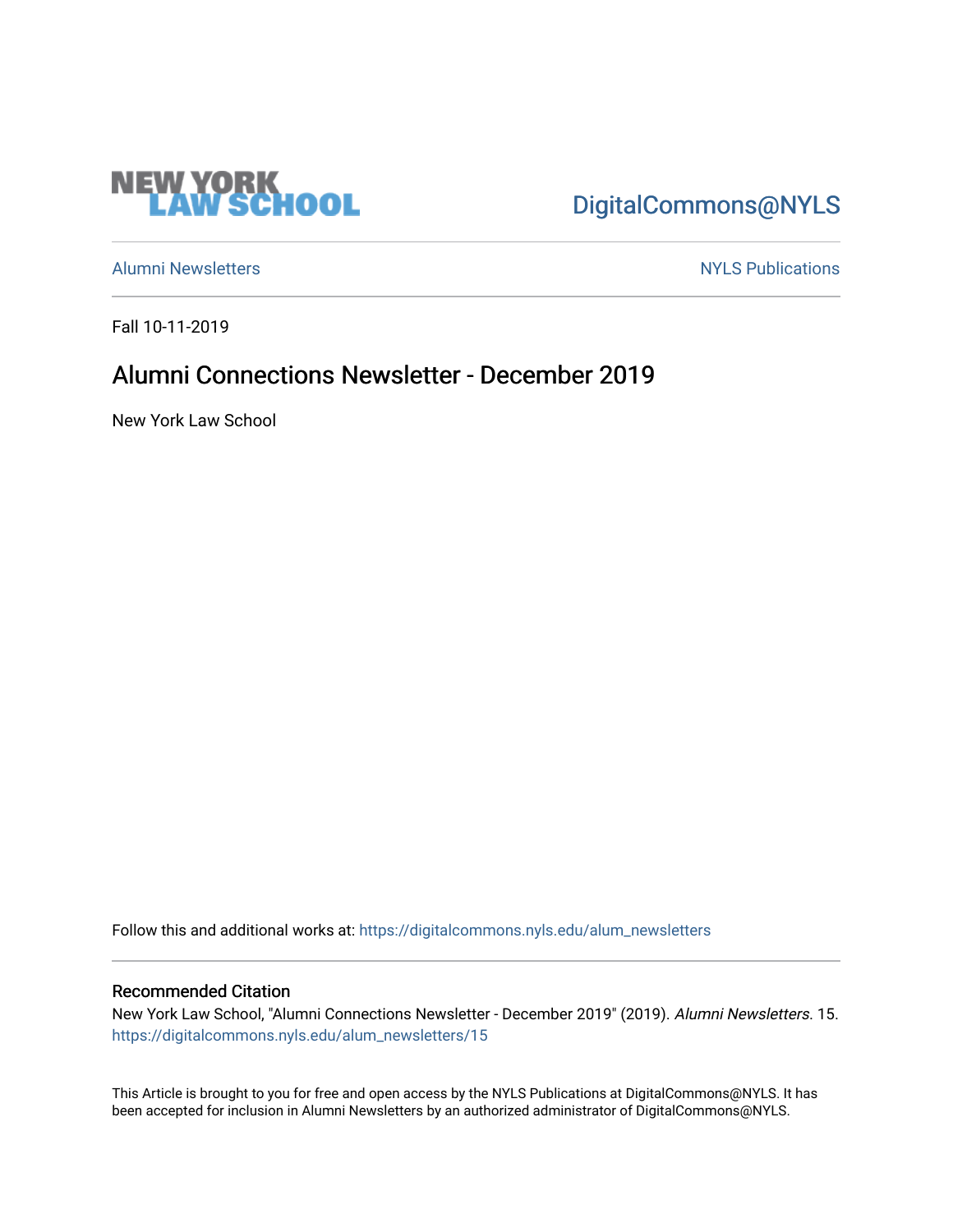| From:    | <b>NYLS Office of Institutional Advancement</b> |
|----------|-------------------------------------------------|
| To:      | Candiotti, Katherine                            |
| Subject: | Fw: NYLS Connections Newsletter -December 2021  |
| Date:    | Monday, December 20, 2021 3:02:41 PM            |

**From:** NYLS Office of Institutional Advancement <alumni@nyls.edu> **Sent:** Friday, December 17, 2021 11:53 AM **To:** NYLS Office of Institutional Advancement <alumni@nyls.edu> **Subject:** NYLS Connections Newsletter -December 2021

 $\boxed{?}$ 

### NYLS NEWS FROM THE DEAN'S SUITE

We are so grateful for our community of influential lawyers and other civic, business, government, and creative leaders who drive innovation in scholarship and entrepreneurship in New York City and beyond. We are proud of our students and our alumni for all of their accomplishments and strive to foster life-long relationships with this illustrious community.

Sending warm wishes to you and yours for a peaceful and healthy 2022!

**Highlighting Judiciary Experiences** at NYLS. Read more [here](https://nam04.safelinks.protection.outlook.com/?url=https%3A%2F%2Feml-pusa01.app.blackbaud.net%2Fintv2%2Fj%2F4FC5A8E2-A6C0-45A3-9DE3-314D11CD0378%2Fr%2F4FC5A8E2-A6C0-45A3-9DE3-314D11CD0378_a8ab5227-dc97-4d1d-94c3-a6c5e7495444%2Fl%2F6BB812C8-3D1F-4687-A74B-409E2222CFB8%2Fc&data=04%7C01%7Ckatherine.candiotti%40nyls.edu%7C7ca52bc6d3894e0899dc08d9c3f3abf1%7C45cfcfc7df844b9685bfb2c0c485fed6%7C0%7C0%7C637756273604874736%7CUnknown%7CTWFpbGZsb3d8eyJWIjoiMC4wLjAwMDAiLCJQIjoiV2luMzIiLCJBTiI6Ik1haWwiLCJXVCI6Mn0%3D%7C3000&sdata=O3%2BKtAtw%2FNyaSrBIvKB38jeyBzbckpXGXDuf6TA88cQ%3D&reserved=0). **Read more about what's happening at and with NYLS [here](https://nam04.safelinks.protection.outlook.com/?url=https%3A%2F%2Feml-pusa01.app.blackbaud.net%2Fintv2%2Fj%2F4FC5A8E2-A6C0-45A3-9DE3-314D11CD0378%2Fr%2F4FC5A8E2-A6C0-45A3-9DE3-314D11CD0378_a8ab5227-dc97-4d1d-94c3-a6c5e7495444%2Fl%2F04345E57-0F75-4DE9-AB28-79A1C543247C%2Fc&data=04%7C01%7Ckatherine.candiotti%40nyls.edu%7C7ca52bc6d3894e0899dc08d9c3f3abf1%7C45cfcfc7df844b9685bfb2c0c485fed6%7C0%7C0%7C637756273604884731%7CUnknown%7CTWFpbGZsb3d8eyJWIjoiMC4wLjAwMDAiLCJQIjoiV2luMzIiLCJBTiI6Ik1haWwiLCJXVCI6Mn0%3D%7C3000&sdata=wCLvinXkmVYUFjL%2FESflP48RRux7Ypm1%2BQO2kwD5uNA%3D&reserved=0).**



**Hall of Judges** Date: February 3, 2022 Invitation only Save the Date: **BLSA Annual Alumni Awards Dinner** Date: March 2022

### UPCOMING CLEs

**Personal Injury Advanced Mediation** Date: Jan. 18 – 27, 2022 (Tuesdays & Thursdays) Time: 12:00 pm – 4:00 pm EDT Location: Zoom RSVP: [www.nyls.edu/citylawRSVP](https://nam04.safelinks.protection.outlook.com/?url=https%3A%2F%2Feml-pusa01.app.blackbaud.net%2Fintv2%2Fj%2F4FC5A8E2-A6C0-45A3-9DE3-314D11CD0378%2Fr%2F4FC5A8E2-A6C0-45A3-9DE3-314D11CD0378_a8ab5227-dc97-4d1d-94c3-a6c5e7495444%2Fl%2F0356765A-0F3F-4F78-B5BA-C530CC513339%2Fc&data=04%7C01%7Ckatherine.candiotti%40nyls.edu%7C7ca52bc6d3894e0899dc08d9c3f3abf1%7C45cfcfc7df844b9685bfb2c0c485fed6%7C0%7C0%7C637756273604894728%7CUnknown%7CTWFpbGZsb3d8eyJWIjoiMC4wLjAwMDAiLCJQIjoiV2luMzIiLCJBTiI6Ik1haWwiLCJXVCI6Mn0%3D%7C3000&sdata=1ftHYPH7JdCO3sp7smR%2BFaMwieSTU8O5mcCg3T5vOPo%3D&reserved=0) Cost: General Admission: \$700; NYLS Alumni: \$600 CLE Credits: 12 Professional Practice, 4 Skills, 1 Diversity, Inclusion, Elimination of Bias, and 1 Ethics (NY transitional and nontransitional)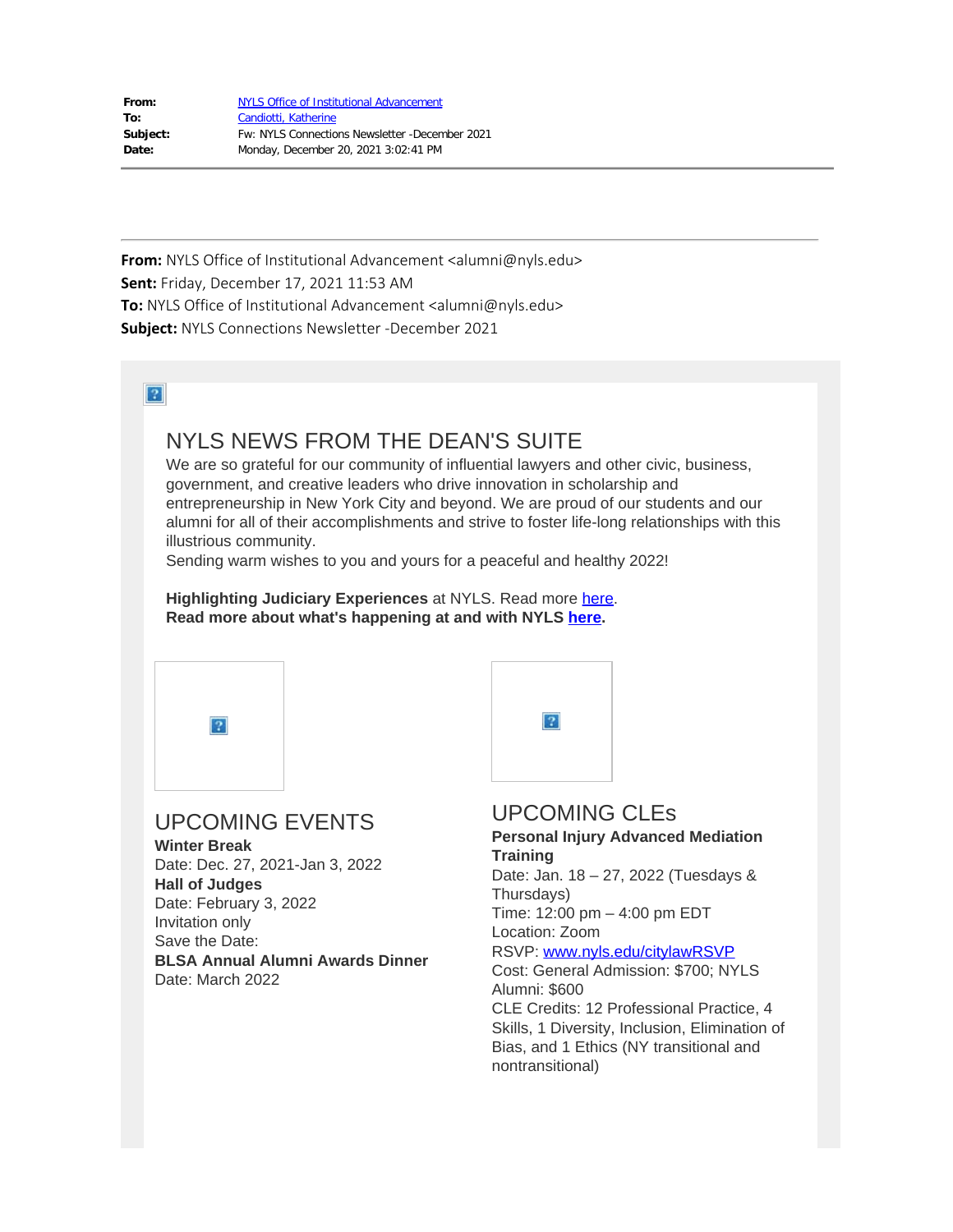

When you support NYLS through a planned gift, you are invited to join our legacy giving society: **the 1891 Society**. With a planned gift, you can make a significant and longlasting impact on the next generation of NYLS graduates and leaders for years to come. You can make a planned gift via your Will or Living Trust, retirement account or life insurance policy, or a more sophisticated estate planning vehicle. Learn more via our [giving page](https://nam04.safelinks.protection.outlook.com/?url=https%3A%2F%2Feml-pusa01.app.blackbaud.net%2Fintv2%2Fj%2F4FC5A8E2-A6C0-45A3-9DE3-314D11CD0378%2Fr%2F4FC5A8E2-A6C0-45A3-9DE3-314D11CD0378_a8ab5227-dc97-4d1d-94c3-a6c5e7495444%2Fl%2FFB5EE07F-C3FB-49A3-9657-B6A9E44EAD3E%2Fc&data=04%7C01%7Ckatherine.candiotti%40nyls.edu%7C7ca52bc6d3894e0899dc08d9c3f3abf1%7C45cfcfc7df844b9685bfb2c0c485fed6%7C0%7C0%7C637756273604914717%7CUnknown%7CTWFpbGZsb3d8eyJWIjoiMC4wLjAwMDAiLCJQIjoiV2luMzIiLCJBTiI6Ik1haWwiLCJXVCI6Mn0%3D%7C3000&sdata=j%2FKmXq%2Bwv5kNlBZXUZYPJRXdgbdCTHBT6Kp6TKQEuFw%3D&reserved=0).

### ALUMNI NEWS:

**Neva Strom '91** participated in the New York City Bar Association's Fiduciary Litigation Series 2021, chairing a CLE, "Hunting Horcruxes: Finding and Rightfully Redistributing Assets of Inheritance Theft through NY Surrogate's Courts."

**David Gassman '95** and **Philip Danisi '94** recently formed a New York City law partnership, Danisi & Gassman.

**Susan Ball '94**, General Counsel at Florida healthcare staffing company Cross Country Healthcare, was named to Staffing Industry Analysts' list of 150 most influential women.

**Harrison A. Kaufman '03** joined Bressler, Amery & Ross' New York law office as counsel within the firm's real estate and cannabis law practice groups.

**Lili Taheri '05**, a corporate and securities attorney, was promoted to Partner at the firm Loeb & Loeb.

**John P. Collins '12**, Partner at Brownell Partners, was named to the Board of Directors of FONAR Corporation, a diagnostic imaging centers company in Melville, NY.

**Sharon Brown '13**, Partner at Barclay Damon, led a bond issuance for the Buffalo Sewer Authority. The deal was listed as a finalist for outstanding achievement in municipal finance and the Deal of the Year award by Bond Buyer.

**Kaitlin Descovich '13**, was named an individual winner of the Lawyers Alliance for New York [Cornerstone Awards](https://nam04.safelinks.protection.outlook.com/?url=https%3A%2F%2Feml-pusa01.app.blackbaud.net%2Fintv2%2Fj%2F4FC5A8E2-A6C0-45A3-9DE3-314D11CD0378%2Fr%2F4FC5A8E2-A6C0-45A3-9DE3-314D11CD0378_a8ab5227-dc97-4d1d-94c3-a6c5e7495444%2Fl%2F09EAD1F0-B1B8-4864-8A59-DE14FBB1E64E%2Fc&data=04%7C01%7Ckatherine.candiotti%40nyls.edu%7C7ca52bc6d3894e0899dc08d9c3f3abf1%7C45cfcfc7df844b9685bfb2c0c485fed6%7C0%7C0%7C637756273604914717%7CUnknown%7CTWFpbGZsb3d8eyJWIjoiMC4wLjAwMDAiLCJQIjoiV2luMzIiLCJBTiI6Ik1haWwiLCJXVCI6Mn0%3D%7C3000&sdata=3FN7GwLWVSfVajhVScv8ccf6vunL3D6gxL2nnuF%2Br%2B8%3D&reserved=0).

Newly elected Yonkers City Council President **Lakisha Collins-Bellamy '15** was profiled by *Wag Magazine*: ["City Council President For All."](https://nam04.safelinks.protection.outlook.com/?url=https%3A%2F%2Feml-pusa01.app.blackbaud.net%2Fintv2%2Fj%2F4FC5A8E2-A6C0-45A3-9DE3-314D11CD0378%2Fr%2F4FC5A8E2-A6C0-45A3-9DE3-314D11CD0378_a8ab5227-dc97-4d1d-94c3-a6c5e7495444%2Fl%2F56574F90-FCD8-4ECC-8770-F523BF128F33%2Fc&data=04%7C01%7Ckatherine.candiotti%40nyls.edu%7C7ca52bc6d3894e0899dc08d9c3f3abf1%7C45cfcfc7df844b9685bfb2c0c485fed6%7C0%7C0%7C637756273604924707%7CUnknown%7CTWFpbGZsb3d8eyJWIjoiMC4wLjAwMDAiLCJQIjoiV2luMzIiLCJBTiI6Ik1haWwiLCJXVCI6Mn0%3D%7C3000&sdata=h6s%2B2UZzYLeY9De%2F7FZKZkKW10eNLdeIEQH5BLNFxUk%3D&reserved=0)

**Anne Liu '15** joined the firm Thompson Hine as Managing Associate in its real estate practice. **Natasha T. Sawh '20** joined Oxman, Goodstadt & Kuritz, P.C. as an Associate at their Philadelphia office.

#### IN MEMORIAM:

**Hon. John Moriarty '49**, New York District Court Judge, Nassau County. Clemmons, NC, February 10, 2021

**Hon. Peter McQuillan '58** LL.M., New York State Supreme Court Justice, New York County. Greenwood Lake NY, September 26, 2019

**Hon. Carl G. Cohen '59**, New York State Family Court Justice, Nassau County. Boca Raton, FL, January 13, 2021

**Hon. Irwin Silbowitz '59**, New York State Supreme Court Justice, Bronx County. Aventura, FL, August 24, 2018

**Hon. Alvin Nierenberg '61**, California Superior Court Judge, County of Los Angeles. Los Angeles, CA, August 16, 2021